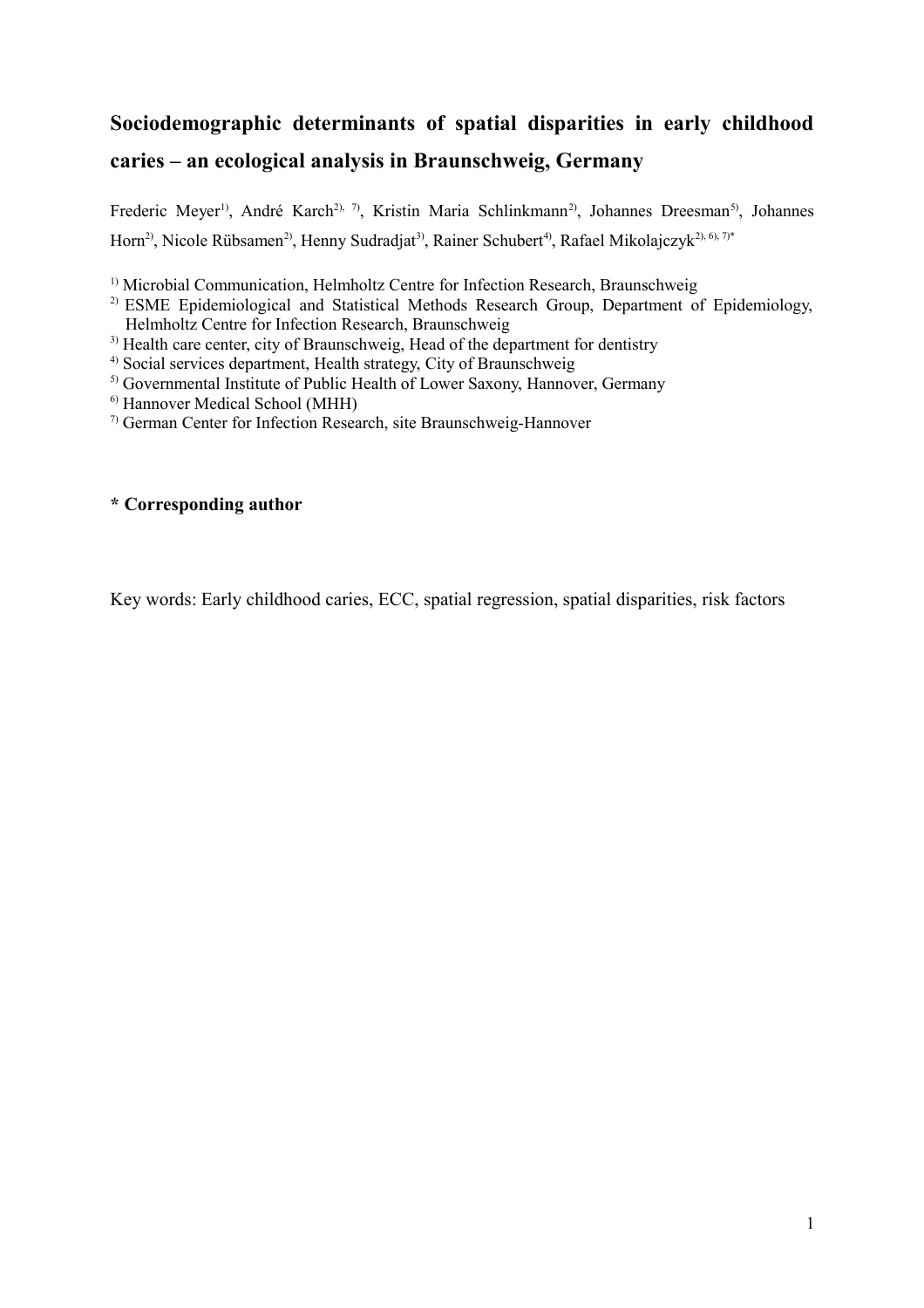#### **Abstract**

Objectives: Early childhood caries (ECC) is a continuing problem worldwide. In Germany, 10% to 15% of six-year-old children suffer from severe ECC, and even more have had at least some experience of ECC. The aim of our study was to identify spatial disparities in dental caries experience (measured by dmft (decayed missing filled teeth) index) of children in the city of Braunschweig and to evaluate whether these disparities can be explained by sociodemographic characteristics.

**Methods:** We examined the dental health of children aged three to six years visiting a daycare center (DCC) in the metropolitan area of Braunschweig between 2009 and 2014 by combining data on dental health from the annual visits of the local health service in Braunschweig's 151 DCCs with aggregated data on sociodemographic factors for Braunschweig's city districts. We assessed longitudinal patterns of change in average dmft index at district level from 2009 to 2014 using a finite mixture model. We analyzed spatial autocorrelation of the district's average dmft indices by Moran's I in order to identify spatial clusters. With a spatial lag model, we evaluated whether sociodemographic risk factors were associated with high dmft scores and whether spatial disparities remained after adjusting for these sociodemographic characteristics.

Results: The average dmft index decreased slightly  $(\beta = 0.048; \ p \le 0.03; \text{ CI } 95\%$  [-0.079; -0.017]) from 2009 to 2014. The finite mixture model resulted in four different groups of trajectories over time. While three groups showed a decrease in dmft score, one group showed an increase from 2009 to 2014. Moran's I test statistic showed strong evidence for spatial clustering (Moran's I 0.30,  $p=0.002$ ). A cluster of districts with high dmft values was identified in the center of the city. The spatial lag model showed that both the proportion of unemployed persons (aged 16-65) and the proportion of persons with migration background were associated with the dmft values at district level. After adjusting for these, no further spatial heterogeneity were observed.

Conclusion: We identified regional clusters for poor dental health in a German city and showed that these clusters can be explained by sociodemographic characteristics. The findings support the need of targeted interventions and prevention measures in regions with less favorable sociodemographic characteristics.

#### *Introduction*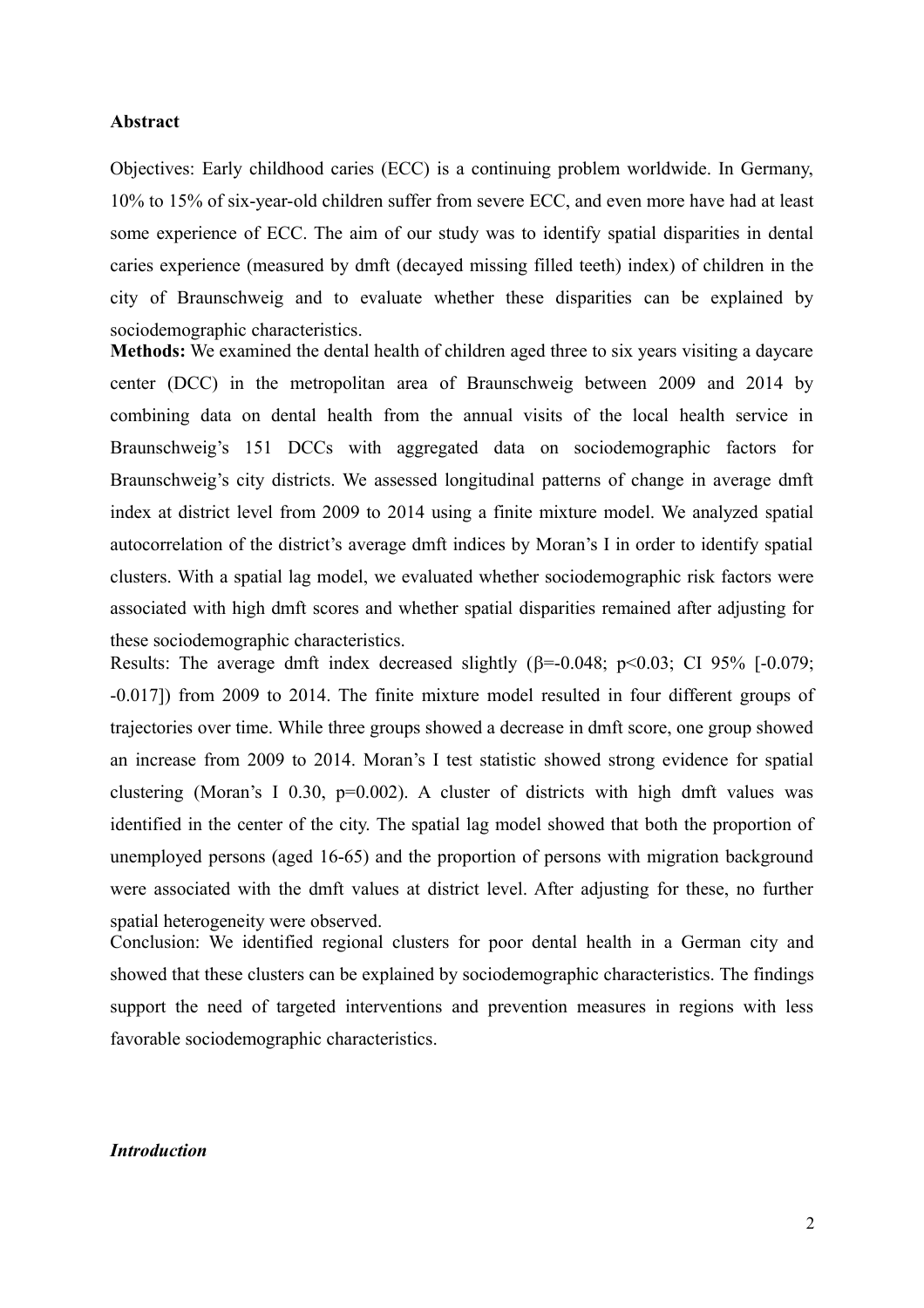Early childhood caries (ECC) is a disease caused by oral bacteria, which affects the primary dentition of children. The risk of ECC (as a multifactorial disease) is influenced by the composition of the saliva, dietary habits, mineralization and demineralization of the enamel, the composition of the dental plaque and teeth brushing habits (especially by not using fluoridated toothpaste regularly) 1, 2. Although it affects only the primary dentition, several long-term consequences have been described, underlining ECC's high public health relevance 3-5: On the one hand, ECC increases the risk for caries of the permanent teeth and poor oral health in later life; on the other hand, associations of ECC with chronic non-communicable diseases such as cardiovascular disorders have been suggested 5, 6. In 2003, the World Health Organization (WHO) released worldwide as well as national targets for oral health to be fulfilled by 2020. One of these targets is to decrease the number of decayed, missing and filled teeth (dmft index) 7, 8 per child below 1 and to increase the proportion of naturally healthy teeth in Germany to 80% 9, 10. In 2009, there was a high heterogeneity of average dmft indices for six and seven-years-old children described at the level of federal states in Germany, ranging from 1.30 (Saarland) to 2.56 (Thuringia) <sup>11</sup>. Children in Lower-Saxony, the federal state our study was performed in, had an average dmft index of 1.78. <sup>11</sup>. Since all of the German states' average dmft indices are well above the WHO target, it is important to investigate which factors are associated with high caries experience in Germany so that tailored intervention programs can be developed. Previous studies indicate that risk factors for caries experience in Germany can be described on an individual level (including factors like socioeconomic status (SES), low income, migration background  $^{12}$ , and a low education level <sup>13-16</sup>). All of them are related to poor oral health habits like sugar intake or infrequent teeth brushing 1. Nevertheless, spatial analyses aiming at the identification of local clustering of poor oral health are scarce. A study from Brazil showed a local cluster of good oral health for 12-year-old children in the city center of Piracicaba compared to the (deprived) outlying districts <sup>17</sup>. While the city center showed high SES, the outlying districts are characterized by low SES. It is important to identify spatial clustering of poor oral health for intervention programs. The goal of these programs should be getting in touch with as many families as possible at high risk for ECC. Contacting these families is easier on an aggregated regional than on an individual level. This makes the identification of local clusters of poor oral health to an important target when trying to fulfill WHO goals for oral health in Germany. To date, it is unclear at which regional level spatial heterogeneities in oral health in Germany appear, how big they are, and whether they can be explained by underlying disparities in SES<sup>18</sup>, or whether there are additional factors (e.g. environmental ones) responsible for the observed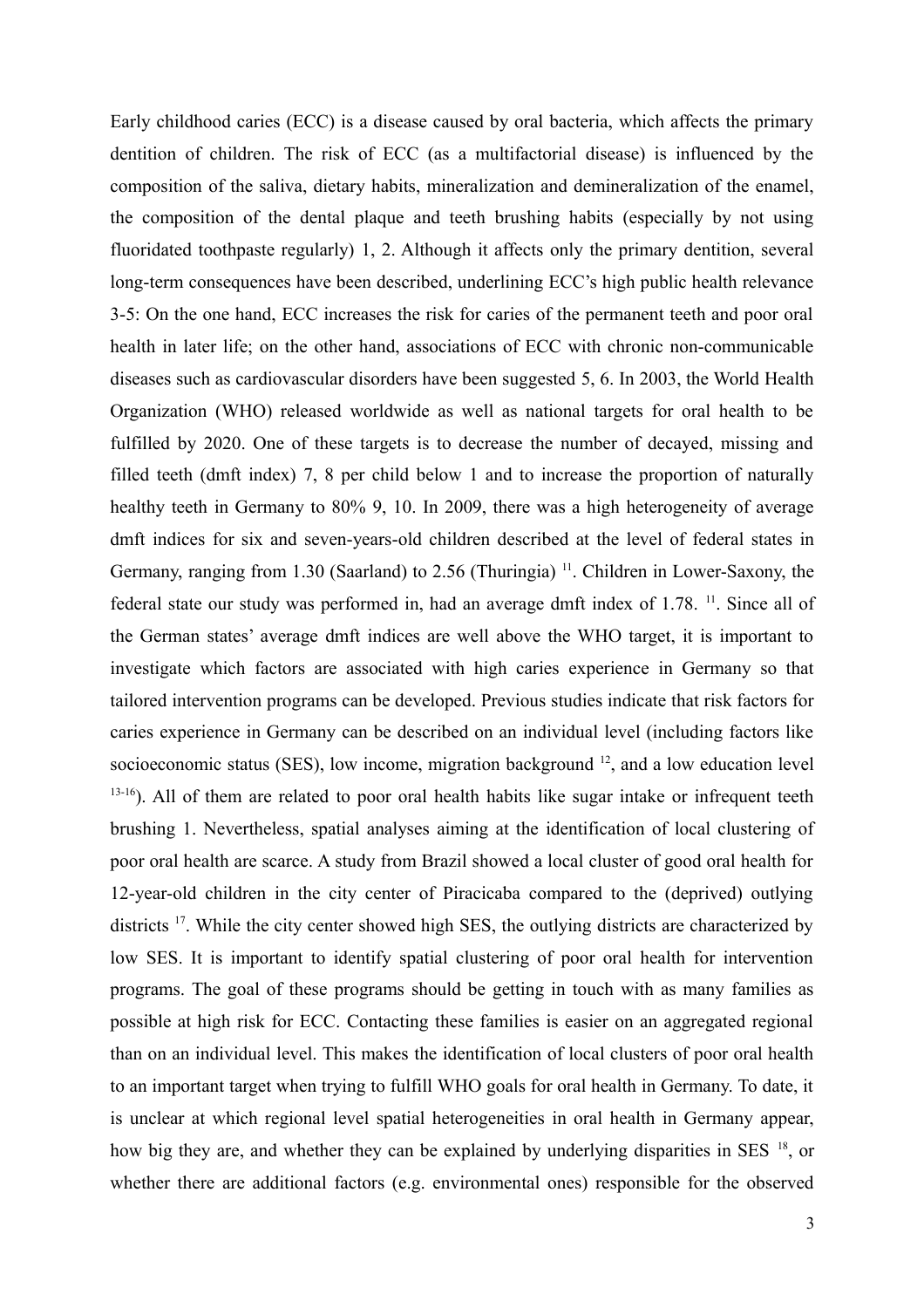differences. Accordingly, we analyzed data from a German city, Braunschweig, which has a good health reporting system for oral health data and also provides socioeconomic data for the city's districts. The aim of this study was to assess whether there is evidence for clustering of dmft indices in the city of Braunschweig and to evaluate whether spatial disparities can be explained by sociodemographic factors.

#### *Methods*

In Germany, dental service is provided free of charge for all children. It is however in the responsibility of the parents to decide to make an appointment for their children at the dentist's office. Therefore, many children do not see a dentist before their third birthday <sup>19</sup>. Local health authorities provide therefore annual visits to daycare centers (DCC). The visits are financed by the city while prophylaxis performed by the Health authority is financed by health insurances. All children who joined the annual inspection of teeth (provided by the dental service of the local health authority) in DCCs in the city of Braunschweig from 2009 to 2014 (n=6,279) were considered for inclusion in this study. The service is provided for all of the 151 DCCs in Braunschweig every year. In this study, we included only children three to six years old, because this is the risk group for ECC.

Dental health data from 2009 to 2014 were provided by the dental health service of the local health authorities in Braunschweig. Five different dentists performed the oral investigations from 2009 to 2014. While the head of the programme is officially calibrated against the German working group for youth dental care with a Cohen's kappa of 0.88, the other four are trained internally. However, there is no systematic reporting of training results so that no inter-rater reliability measure can be provided. The database contained all data collected during the annual visits in each of the participating daycare centers in Braunschweig including average dmft index per DCC and the number of investigated children per DCC (N). Based on these data, we calculated the average dmft index for each district and each year from 2009 to 2014 from the DCC averages by weighting them by the number of investigated children. Aggregated sociodemographic data at district level were provided by the local health authority in Braunschweig. We used the latest available data from 2012, including information about unemployed persons aged 16-65 (in %) and persons with a migration background (in %), for each of the 30 districts. We used the proportion of unemployed people as a proxy for SES at district level. The shapefile data (.shp) used for mapping of the district data was provided by the geo-information service of the city of Braunschweig. Shapefiles store nontopological geometry attribute information for the spatial features of a dataset. In case of our study, this included the city structure of Braunschweig and each city district. Shapefiles consist of three different levels of information (a main file, an index file and a dBASE table).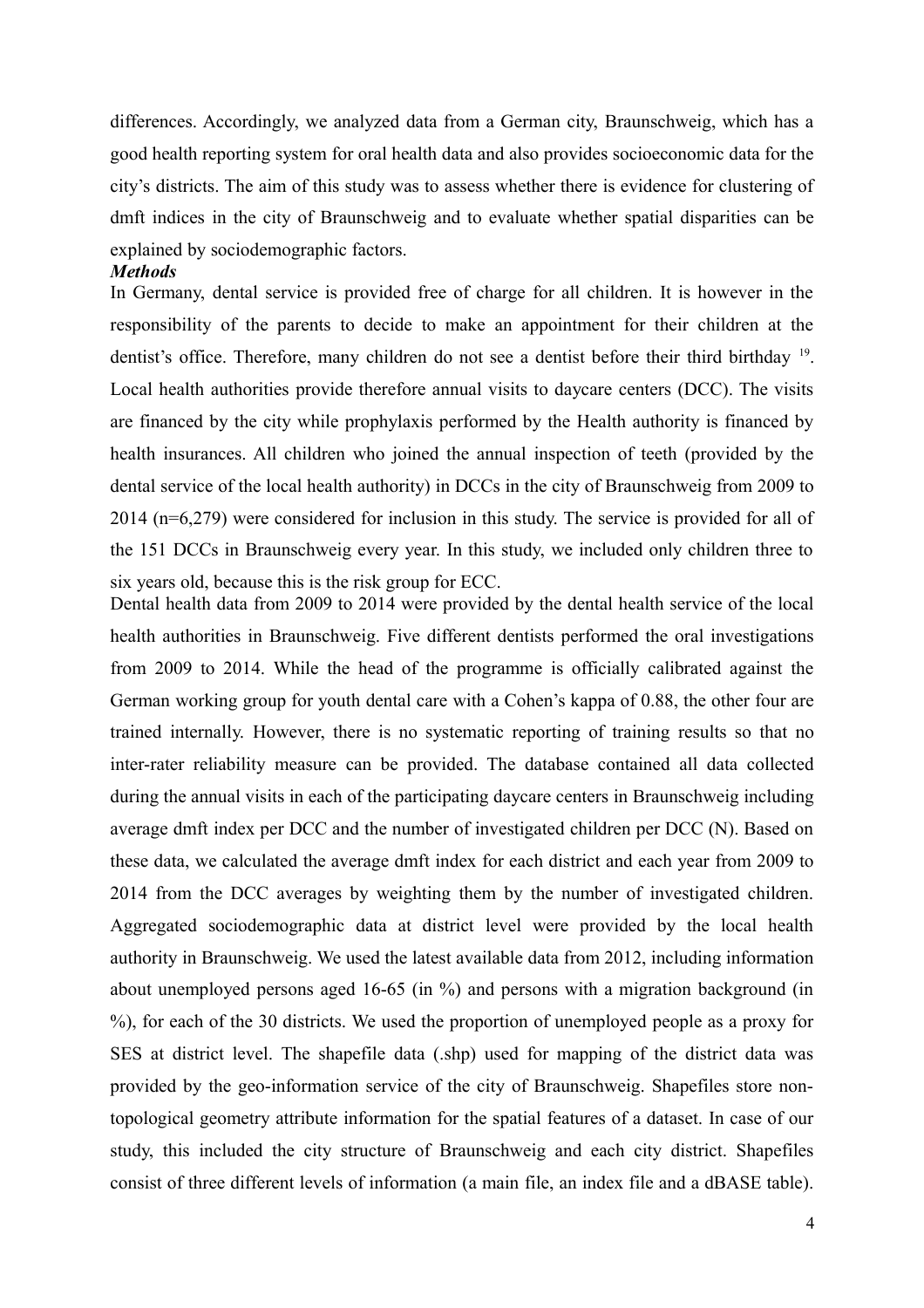The main file is a variable-record-length file in which each record describes a shape with a list of its vertices. The index file contains the offset of the main file record. The dBASE table contains feature attributes with one record per feature. The relationship between geometry and attributes is based on the record number.

#### **Statistical Analysis**

Several statistical methods were applied to investigate the districts' average dmft values over the years 2009 to 2014. For determining the functional form of the overall longitudinal trend in dmft indices, we chose a fractional polynomial approach using the Stata command mfp<sup>20</sup>. A linear trend was identified as the best one by the fractional polynomial approach (see Fig. 1). In the following analysis we used the same approach to identify longitudinal trends over time for each district. The district's trajectories were assessed for their underlying common patterns. For this purpose, trajectories were described using finite mixture modelling as implemented in the *traj* package in Stata 12 <sup>21</sup>. Mixture models can be used to model unobserved heterogeneity in a population. Polynomial functions are used to model the relationship between year and dmft index with model parameters allowed to differ across groups. This way, finite mixture models allow for identification of population heterogeneity not only at the level of dmft index at a given time point, but also in its development over time. We applied the method for target numbers of patterns from one to five; the selection of the optimal number of trajectories was based on the Bayesian Information Criterion (BIC)  $^{21, 22}$ . We increased the number of trajectories used until increasing model complexity led to no further decrease of BIC values.

The spatial autocorrelation was investigated for the districts' average dmft index values from 2014. For this purpose, first the neighbourhood relationship among the number of districts (n) was defined according to the Queen's contiguity rule and based on this a n x n neighboring matrix W was constructed, where wij  $= 1$  if district i and district j are neighbours and otherwise wij = 0, respectively <sup>23</sup>. Based on this, Moran's I was calculated <sup>24</sup>. To assess whether sociodemographic factors were associated with poor oral health, we considered the proportion of unemployed persons (aged 16-65) and the proportion of persons with a migration background as explanatory variables for district level dmft data from 2014. With these explanatory variables, we fitted a spatial lag model which is a linear model of the form

$$
y = \rho W y + X \beta + \varepsilon.
$$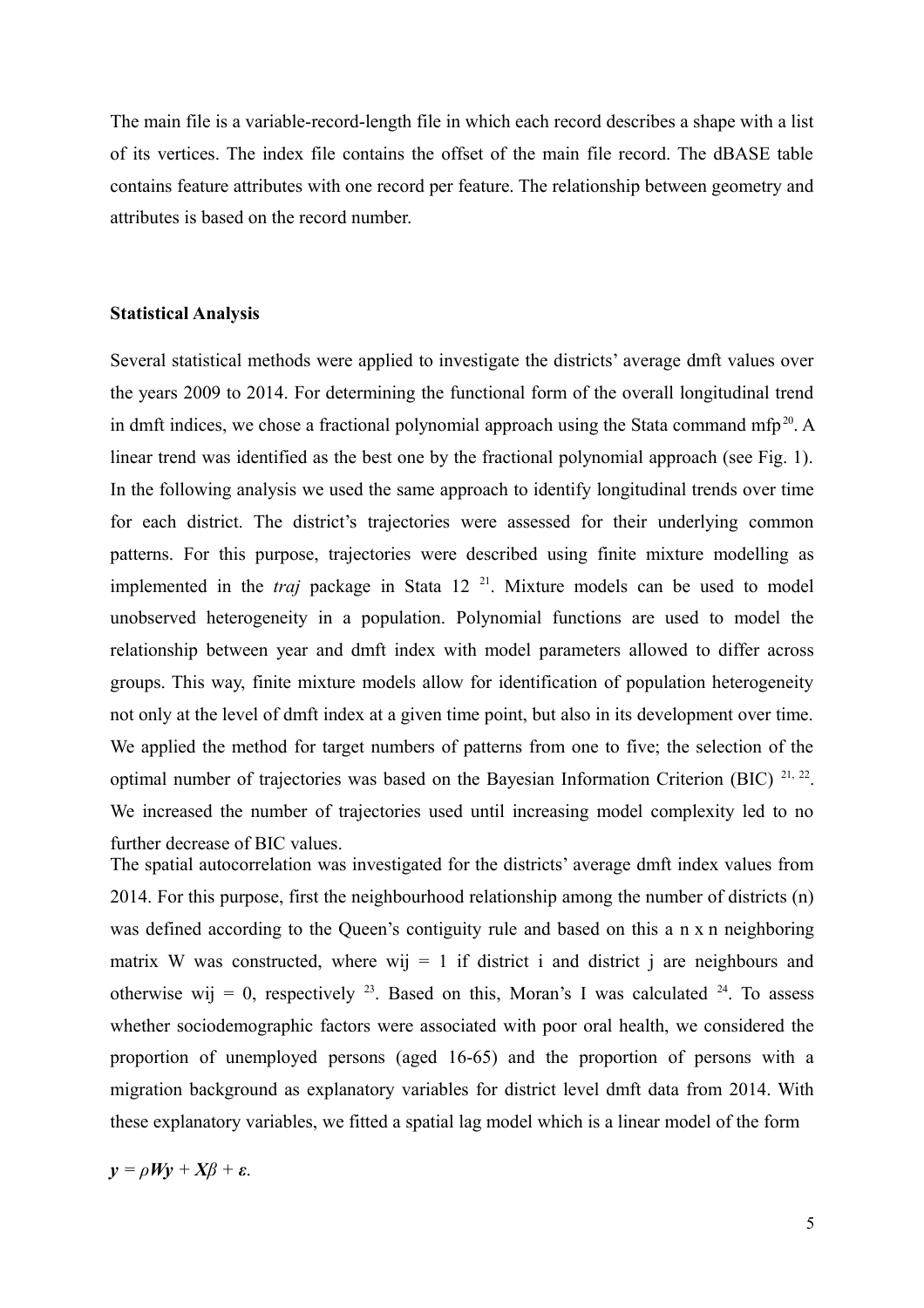Here, y is a vector of observations on the dependent variable (that is the districts' dmft values).  $W$  is the neighbouring matrix introduced above.  $X$  is a matrix of observations on the explanatory variables, *ε* is a vector of independent and identically distributed error terms, and  $ρ$  and *β* are parameters. Beta (β) is used for the effect size of a predictor in the model. While a beta of 1 represents a one-point increase in the outcome per unit increase in the predictor, a beta of 0 represents no association between predictor and outcome. Rho (ρ) is the spatial lag coefficient and reflects the spatial dependence inherent in the sample data. This coefficient measures the average influence on observations by their neighboring observations. The values range from -1 to 1, while 0 means no spatial autocorrelation. The spatial lag part of the model *ρWy* aims to capture unobserved spatially correlated explanatory variables in order to adjust the estimation procedure for spatial clustering  $23$ . We investigated an "empty" spatial lag model without explanatory variables. Afterwards, we included the proportion of the unemployed persons and the proportion of persons with a migration background in the model together as well as each variable alone.

To calculate the proportion of variation in dmft at district level, we used the eta-squared (η2) effect size. Eta-squared is defined as:

η2=SS*effect*/SS*total*.

SS*effect* is defined as the sums of squares for whatever effect of interest, and SS*total* are the total sums of squares for all effects, interactions, and errors in the model  $25$ .

All analyses were performed using Stata (longitudinal data) and the open source statistical software R (version 3.2.1). Besides the standard R packages, we used the packages sp, rgdal, maptools, ggplot, RColorBrewer, and ClassInt for visualization of spatial data. For data analysis and data management, we used the packages acs, truncreg, MASS, stats, DescTools, and spdep. The package spdep (and specifically the lagsarlm command) was used for building the spatial lag model.

#### *Results*

We included data from 34,808 children from three to six years; 5,527 of these children were investigated in 2014 representing a mean sample size of 184 children per district (for further information see supplementary table 1). Each DCC could be unambiguously allocated to one of the 30 districts of Braunschweig. The mean size of the DCCs was 42.2 children in 2014. The average weighted dmft index for Braunschweig as measured in our study decreased from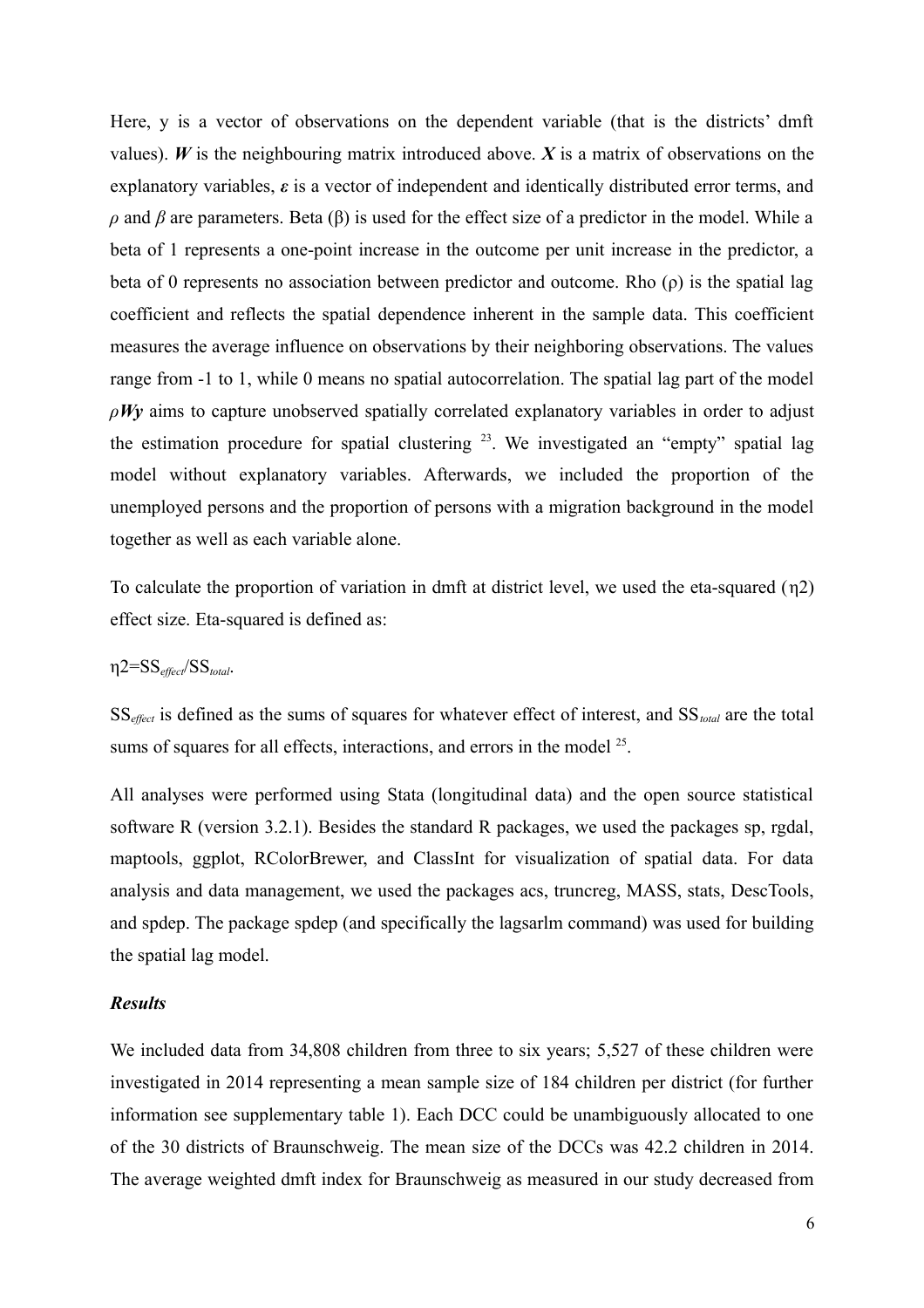1.25 in 2009 to 1.0 in 2014 with a minimum of 0.83 in 2013 (supplemental Tab. 1;  $\beta$ =-0.048; p<0.03; CI 95% [-0.079; -0.017]). We identified four different longitudinal trajectory patterns of dmft index values. Three groups of trajectories represented patterns with decreasing dmft indices over time and differed only with respect to their starting values (group 1, 3, 4), while one group (group 2) showed an increasing pattern (Fig. 2A). Most of the districts belonged to group 1 (46.4%), followed by group 3 (26.6%), group 4 (19.9%); only two districts showed increasing dmft values as observed in group 2 (7.1%) (Fig. 2B) (for further details, see supplemental Tab. 1).

Regarding the sociodemographic data, the proportion of unemployed persons varied between 2% and 10%, while the proportion of persons with migration background was between 5% and up to around 37% (supplemental Tab. 2).

Moran's I test statistic for dmft indices at district level showed a value of 0.30 (p=0.001), indicating strong evidence for spatial clustering. This was confirmed when assessing the empty spatial lag model (Rho=0.54; p=0.02) (Table 1). In model 2, the dmft index increases by 0.124 points per 1% increase of the proportion of the unemployed persons (which is described by the β-coefficient). In model 3, the dmft index increases by 0.038 points per 1% increase in the proportion of persons with migration background. Model 4 shows a similar result with slightly decreased values. In all cases, Rho is positive. A cluster of districts with high dmft index values was visually identified in the center of the city (Fig. 3).

The spatial lag model showed that both sociodemographic factors, i.e. the proportion of unemployed persons (aged 16-65) and the proportion of persons with migration background, were associated independently with increased dmft values (Table 1). After adjusting for both variables, there was no evidence of spatial heterogeneity in the model ( $p=0.47$ ), showing that all spatial heterogeneity in the model is explained by these two factors; they can therefore be seen as the main causes for regional disparities of dmft indices in our study. Moran's I for the residuals of the spatial lag model was  $-0.07$  (p=0.64), further supporting our finding of no residual spatial clustering after adjusting for sociodemographic measures.

#### *Discussion*

In this study, we demonstrated regional clustering of high dmft index values within a mid-size German city (Braunschweig). Regional clustering disappeared after adjusting for spatial sociodemographic disparities. The regional clusters can be explained by the proportion of unemployed persons as well as the proportion of persons with migration background, and even better with a combination of both in a spatial lag model. Moreover, we showed a slight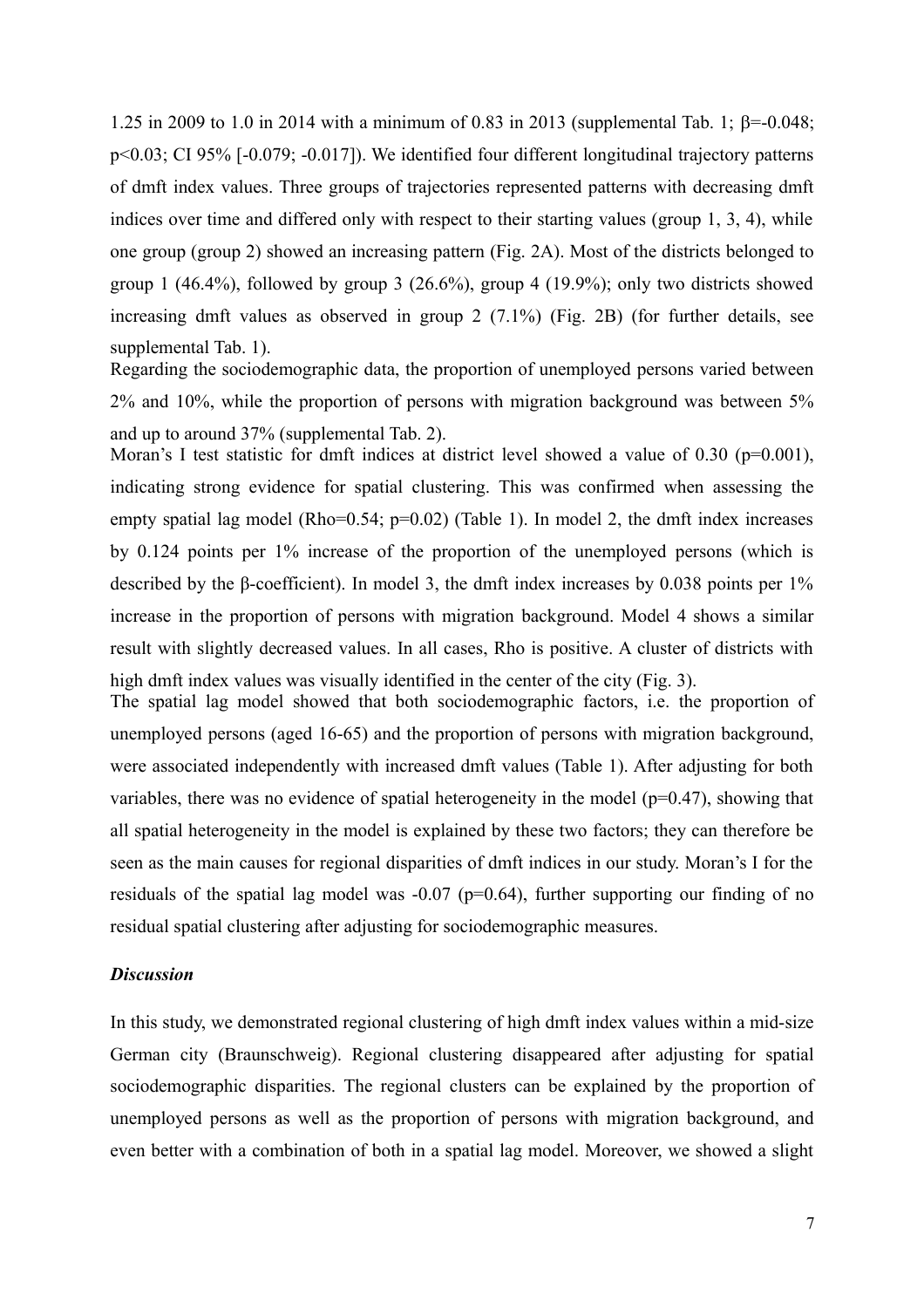decrease in the mean dmft index in Braunschweig from the year 2009 to 2014, indicating an improvement in oral health over the study period.

The strength of our analysis is the good data coverage of dental data, which were collected with long-time experience of the dentists, who are responsible for the dental examinations every year and who are trained regularly. Furthermore, state of the art spatial analyses were performed in order to understand the interplay of geographic and social risk factors. However, there are several limitations to our study. Generally, analysis using aggregated data is prone to ecological fallacy. Since previous individual risk factors analyses provided consistent findings, this does not appear to be a problem in our analysis. As we were interested in spatial effects, the use of spatially aggregated data was appropriate. With regard to spatial effects, there is a possibility that children did not necessarily attend a DCC in the district of their residence, potentially leading to misclassification of dmft index values and biased estimates of the association between dmft indices and SES variables. Another problem is the limited availability of variables indicating social disparities. For example, social index of the city of Braunschweig contains also information on proportion of habitants receiving social welfare, but the data for this variable were only available for the end of the year 2012. Theoretically, data for children receiving social welfare were also available and would have been closest to the outcome of dmft in children, but the data come with severe limitations. Not all parents do register children who can possibly get social welfare. It is suggested that more than one third of all children (younger than 15 years old) do not receive state welfare to benefit from it, although they could get it <sup>26</sup>. Social data for all analyses were collected in 2012 and were used for the dmft data from 2014 in the spatial lag model. In times of high national and international mobility, markers of socio-economic status can change rapidly even on an aggregated district level, introducing the chance of misclassification to our study for the years after 2012. However, the major rise in international mobility observed in Europe during the refugee crisis in 2015 happened well after the end of our study so that potential effects on the main study results are estimated as unlikely. Nevertheless, changes in dmft index observed over time could rather be attributable to changes of SES over time (e.g. by changes in local population structure) than to true changes of oral health. Furthermore, SES can be better differentiated if dimensions of education and economic status are both considered. Also, the unemployed are only a subgroup of those of lower SES. Still, in the ecological analysis, it is less important to correctly classify individual persons, and the proxy variable likely served its purpose well. Unfortunately, there were no data available from the dental examination about the composition of the saliva, dietary intake, enamel changes or dental plaques, making it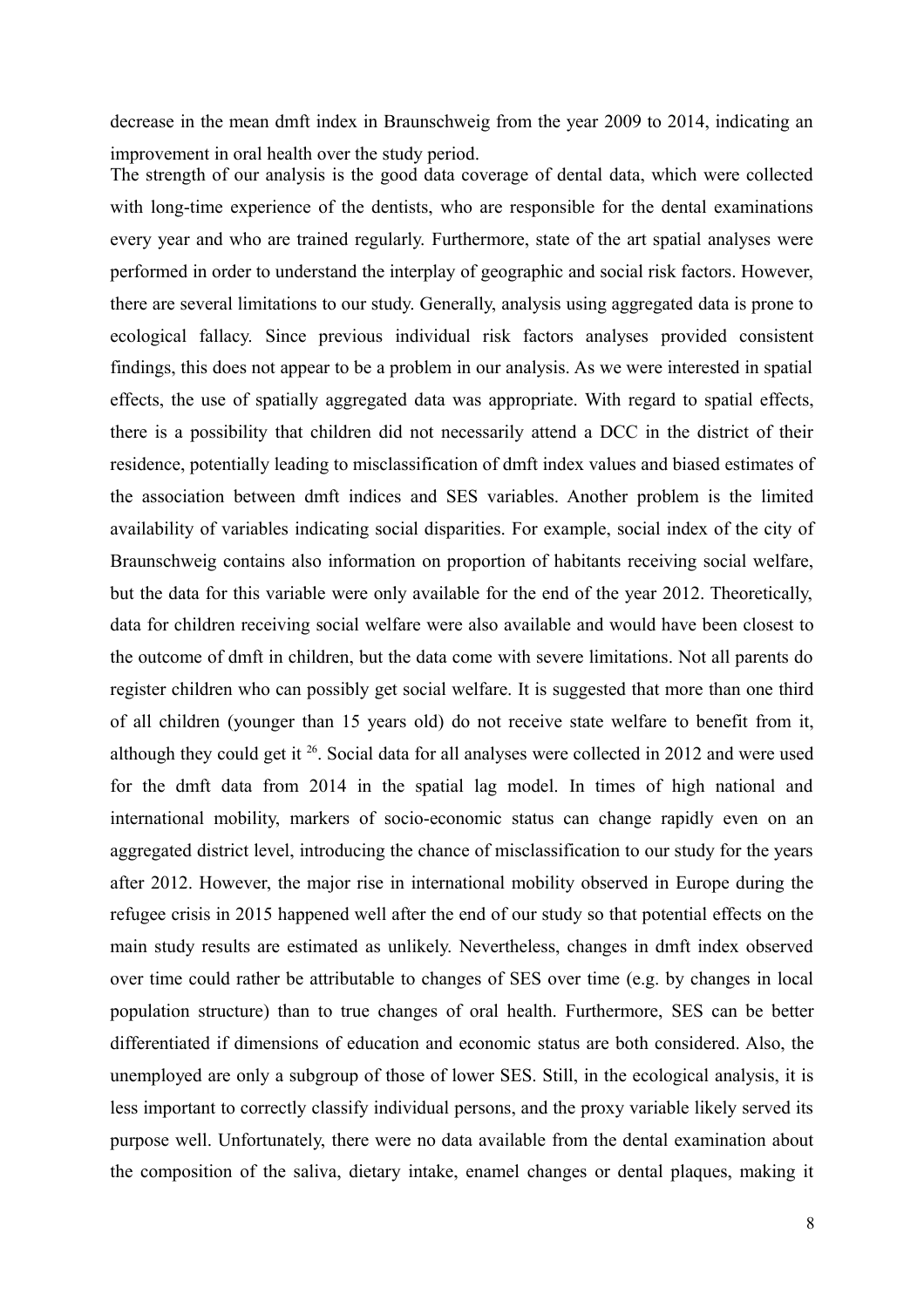impossible to assess the relative effect of these factors in our regression models. While it would have been interesting to examine in detail how the different components of the dmft index changed over time and were affected by spatial and sociodemographic factors, data were only available aggregated on dmft level, and could not be tracked down to the individual components. Since there is no water fluoridation in Germany, the fluoridation status of the districts, DCCs or individuals could not be assessed within this study. Topical fluoride applied by the dentists is not covered by the provided data.

Spatial analyses for oral health topics are scarce, and we found only two studies dealing with regional clustering of dmft index values and the related sociodemographic determinants for these disparities among children younger than six years  $17, 27$ . Comparing our data with a study from Berlin (2008/2009)<sup>18</sup> that was dealing with oral health data and social data for each district, but did not use spatial analysis, and a study from Piracicaba (Brazil) <sup>17</sup>, our analysis showed similar findings for the association between high average dmft indices and a low social status. The distribution of poor health care and poor SES may differ in different cities depending on cultural and historical aspects: In some cities, the low-income districts are more often located in the center of a city (e.g. Braunschweig); in other cities, low-income areas are the suburban districts (e.g. Piracicaba/Brazil). While Berlin's average dmft index was 1.74 (2009) for six-year-old children, Braunschweig's dmft index for the three- to six-year-old children was 1.25 in 2009, possibly indicating better dental care in the latter. We also showed an improvement from 2009 to 2014 from 1.35 to 1.0, which is consistent with the efforts of local health authorities and their programs to contact high dmft index DCCs more often and communicate with the parents intensively.

However, two districts showed an increase of dmft-index over time. When we compare sociodemographic characteristics in these two districts with the districts with a decreasing dmft index we find that there is no difference in the proportion of unemployed persons  $(p=0.62)$  and the proportion of persons with migration background  $(p=0.83)$ . As mentioned before, children do not necessarily attend a DCC in the district they are living. District 18 is neighbouring both districts with increasing dmft indices over time, and is the district with the highest weighted average dmft. Moreover, this district has one of the highest proportions of unemployed persons (8.5%) and persons with migration background (19.5%) in the city (for further details see supplementary table 2). One potential reason for the observed increase in the two districts might be that the cross-district distribution of children to child care centers might have changed over time (e.g. by new child care centers close to district 18) with more children from district 18 visiting child care centers in the two districts with increasing dmft indices. Despite the correlation between proportion of unemployed persons and proportion of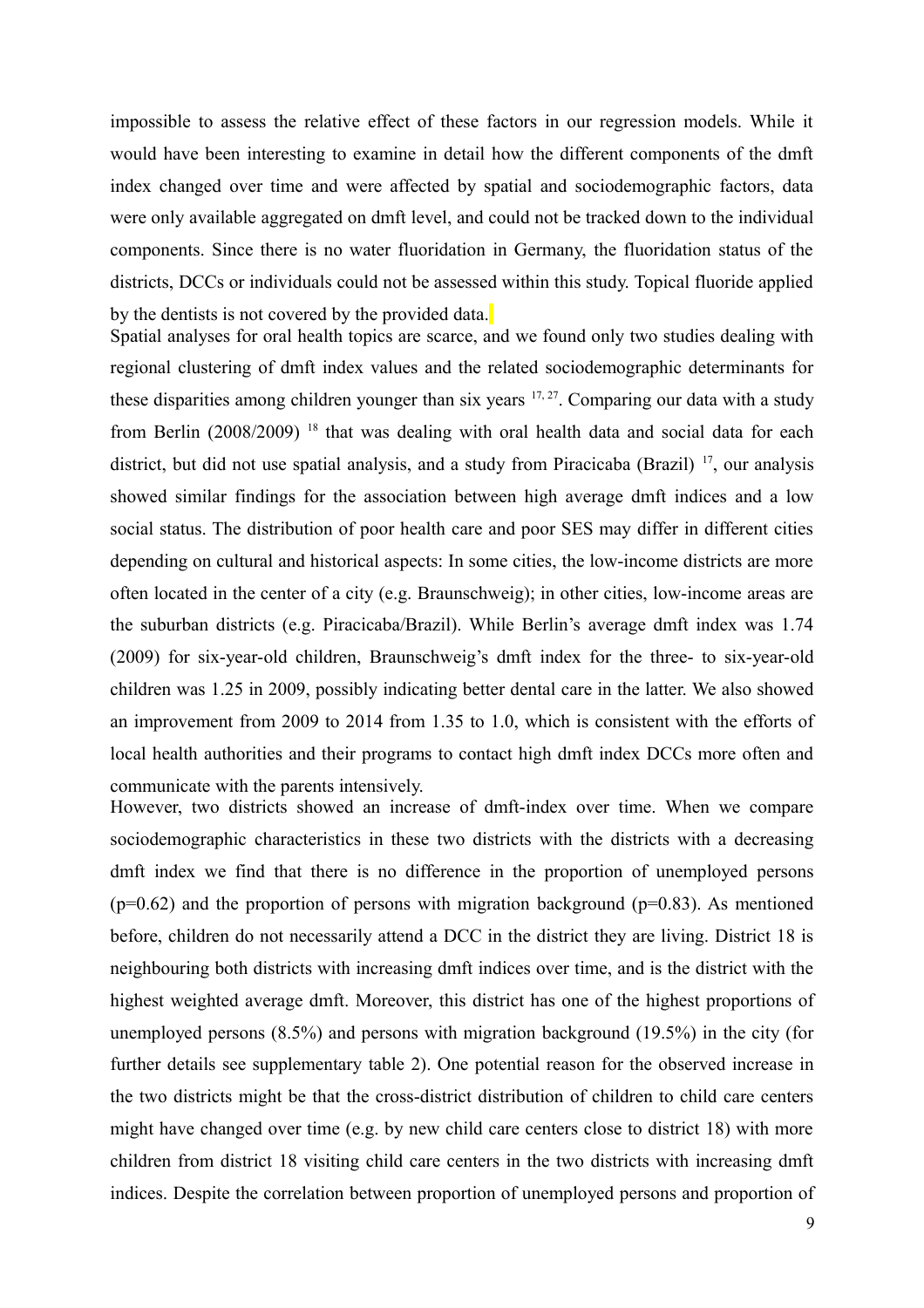persons with migration background, both variables displayed independent associations with the dmft index in a model mutually adjusting for each other. While the per-one-percentdifference in dmft values was more than three times higher for the proportion of unemployed than for proportion of those with migration background, it should be borne in mind that there was a much larger variation in the proportion of migrants across the city districts. Based on eta-squared values, both variables explained similar proportion of variation in dmft at district level. Dietary and behavioral habits have been discussed to be the main pathways of poor oral health in individuals of low SES. Namely, these are more sugar intake and no dental attendance  $^{28, 29}$ . Low SES families spend less money on dietary products  $^{30}$ . Typical products consumed by low SES persons are bread (mainly white bread), sugars, sweets and cakes as well as sweetened beverages <sup>30</sup>. These products are associated with added fats and low vitamin status. Consequently, children from low SES families have a higher intake of sweetened sugary beverages than children from high SES families <sup>31</sup>. Sweetened sugary beverages have been described to be associated with a higher caries prevalence in a recent study from Georgia/USA <sup>32</sup>. In a similar way, nutritional habits of migrants can be the cause of associations observed for the proportion of migrants; this however, might not be the only explanation. A recent German review concluded that migrants do not have the same benefits from prevention measures, healthcare, and information about oral health issues as persons who were born in Germany<sup>33</sup>. The main reason for that is a lower dental attendance because of sociocultural barriers and problems with the German language <sup>33</sup>.

Our findings showed the need for further interventions to reduce the dmft index and, thus, the proportion of children with ECC in order to fulfill WHO goals. ECC does not only lead to a poorer quality of life for affected children, but also to greater healthcare costs <sup>34</sup>. Therefore, targeted interventions need to be planned. Interventions on the individual child level, however, are expensive and difficult to implement. More than 93% of children (three to five years old) in Germany visit DCCs<sup>35</sup>. Hence, DCCs can be used as a place to inform the parents about the importance of prevention for oral health. Regular visits (twice a year) of dentists in DCCs should be implemented in districts at high risk. These could either be defined directly as a mean dmft above 1 (by taking into account dmft values from recent visits) or indirectly by using aggregated information on the social determinants of high risk identified in this study (e.g. 75th percentile of proportion of unemployed persons or proportion of persons with migration background), During these visits parents and children will receive teaching on the importance of a healthy diet and tooth brushing (including fluoride application) after meals. While high-quality evidence is scarce for population-level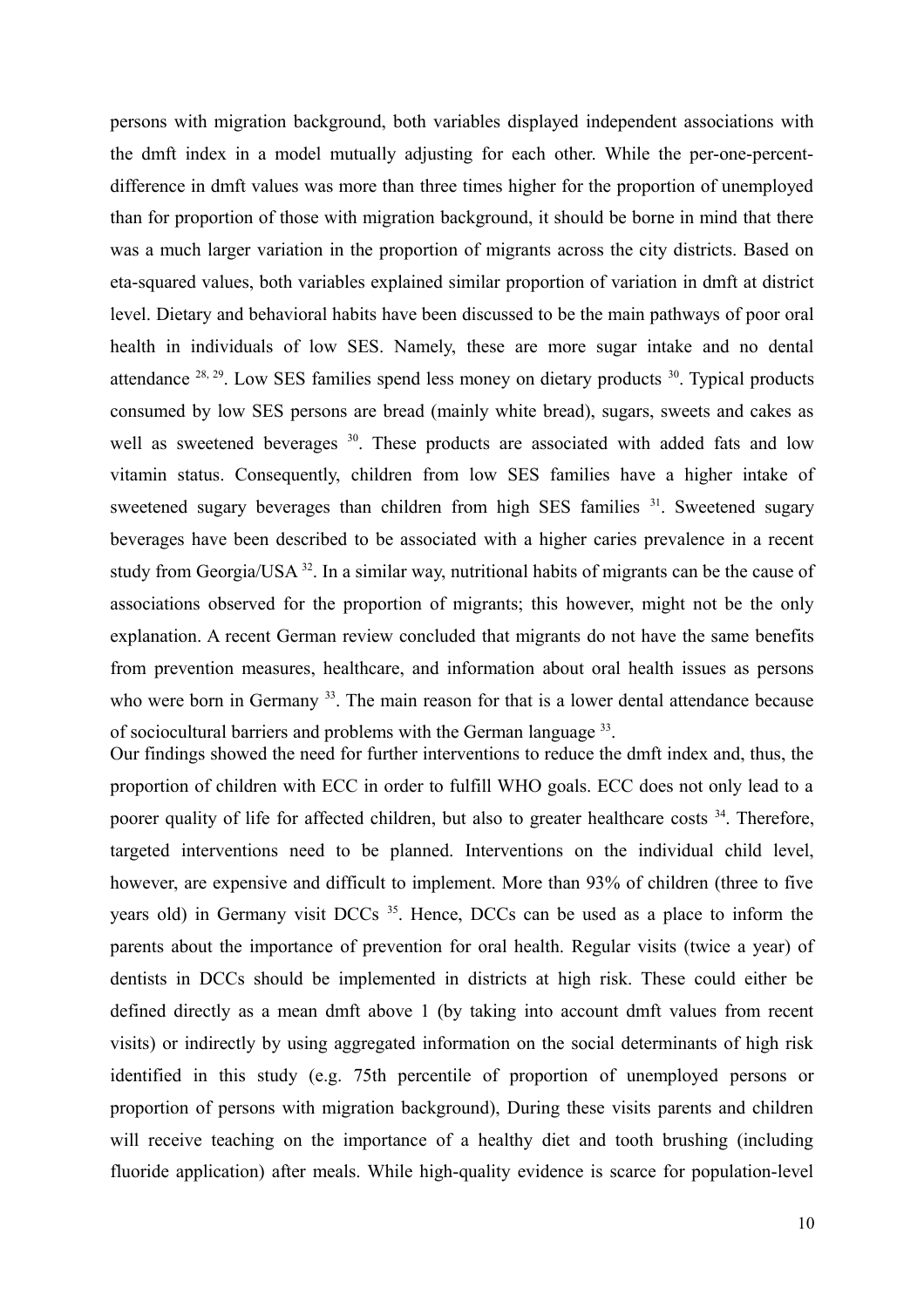interventions, there is evidence that indidualized interventions targeted by population-level risk factor analysis can be efficient. Teaching mothers leaving in high risk districts good practice in oral health is, for example, an effective method to prevent children from caries and other oral diseases $36, 37$ .

Potential population-level interventions could cover the introduction of dental care education in antenatal classes aiming at a harmonized schedule for early dental appointments of newborns. This could be a potentially successful way to conunteract the low proportions (12%) of children having seen a dentist in their first two years of live <sup>38</sup>. Another potential intervention could be the combination of paediatric and dental care during early childhood since paediatric care is organized in compulsory visits <sup>39</sup>. Moreover, dentists should identify during their DCC visits those individuals at need for a visit at the dentist's office as recommended by a recent German study<sup>40</sup>. DCC-based interventions targeted to high-risk clusters could thus help in identifying individuals at risk and could support transferring hard to reach populations to individualized dental care. Since all city districts have a good coverage of dentists, there is a sufficient supply of dentists in regions with high dmft who could take over individualized care of individuals at risk.

Knowledge about the SES for each district can be used as a road book for planning these targeted interventions on a DCC level so that interventions can be introduced to those districts which need them most.

#### **Conclusions**

High caries experience is clustered spatially in a medium-sized German city. We identified sociodemographic disparities at district level as the main reasons for spatial heterogeneity. Spatial analyses can thus help not only in identifying but also in predicting regions at high risk for caries if no primary data is available. This can result in targeted intervention programs at district levels. District level interventions allow to reach a higher proportion of the individuals at risk and are therefore more efficient than individual-based interventions. DCCs provide thereby a perfect framework for dentists to examine, teach and fluoridate the children and possibly also the parents.

#### **Conflict of interest:**

The authors declare that they have no conflict of interest.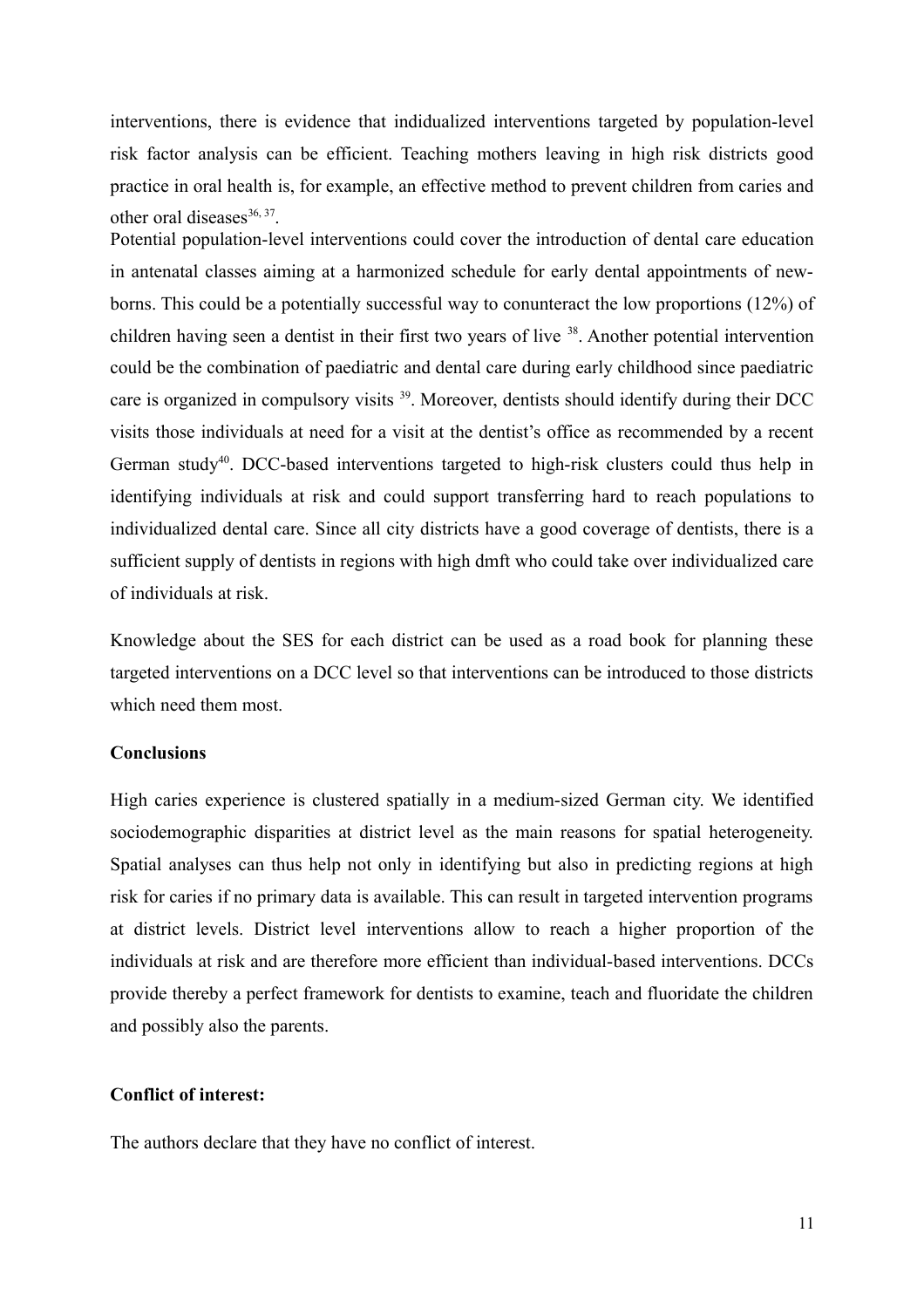## *References*

1. Behrendt A, Sziegoleit F, Muler-Lessmann V, Ipek-Ozdemir G, Wetzel WE. Nursingbottle syndrome caused by prolonged drinking from vessels with bill-shaped extensions. ASDC J Dent Child. 2001;68(1):47-50, 12.

2. Borutta A, Wagner M, Kneist S. Early Childhood Caries: A Multi-Factorial Disease. OHDMBSC. 2010; Vol. IX(No. 1).

3. Petersen PE, Bourgeois D, Ogawa H, Estupinan-Day S, Ndiaye C. The global burden of oral diseases and risks to oral health. Bull World Health Organ. 2005;83(9):661-9.

4. Bagramian RA, Garcia-Godoy F, Volpe AR. The global increase in dental caries. A pending public health crisis. Am J Dent. 2009;22(1):3-8.

5. Colak H, Dulgergil CT, Dalli M, Hamidi MM. Early childhood caries update: A review of causes, diagnoses, and treatments. J Nat Sci Biol Med. 2013;4(1):29-38.

6. FDI World Dental Federation C. The Challenge of Oral Disease – A call for global action. The Oral Health Atlas. 2nd ed. Geneva. 2015.

7. Klein H, Palmer CE, Knutson JW. Dental status and dental needs of elementary school children. Public Health Reports. 1938;53:751–755.

8. Schuller AA, Holst D. Oral status indicators DMFT and FS-T: reflections on index selection. Eur J Oral Sci. 2001;109(3):155-9.

9. Hobdell M, Petersen PE, Clarkson J, Johnson N. Global goals for oral health 2020. Int Dent J. 2003;53(5):285-8.

10. Ziller S, Micheelis W, Oesterreich D, Reich E. Goals for oral health in Germany 2020. Int Dent J. 2006;56(1):29-32.

11. Pieper K. Epidemiologische Begleituntersuchung zur Gruppenprophylaxe. 2009.

12. Robert Koch-Institut (Hrsg), Bundeszentrale für gesundheitliche Aufklärung (Hrsg). Erkennen – Bewerten – Handeln: Zur Gesundheit von Kindern und Jugendlichen in Deutschland. 2008.

13. Kuhnisch J, Senkel H, Heinrich-Weltzien R. [Comparative study on the dental health of German and immigrant 8- to 10-years olds in the Westphalian Ennepe-Ruhr district]. Gesundheitswesen. 2003;65(2):96-101.

14. Schenk L, Neuhauser H, Ellert U, Poethko-Müller C, Kleiser C, Mensik G. Kinderund Jugendgesundheitssurvey (KiGGS) 2003 – 2006: Kinder und Jugendliche mit Migrationshintergrund in Deutschland2007.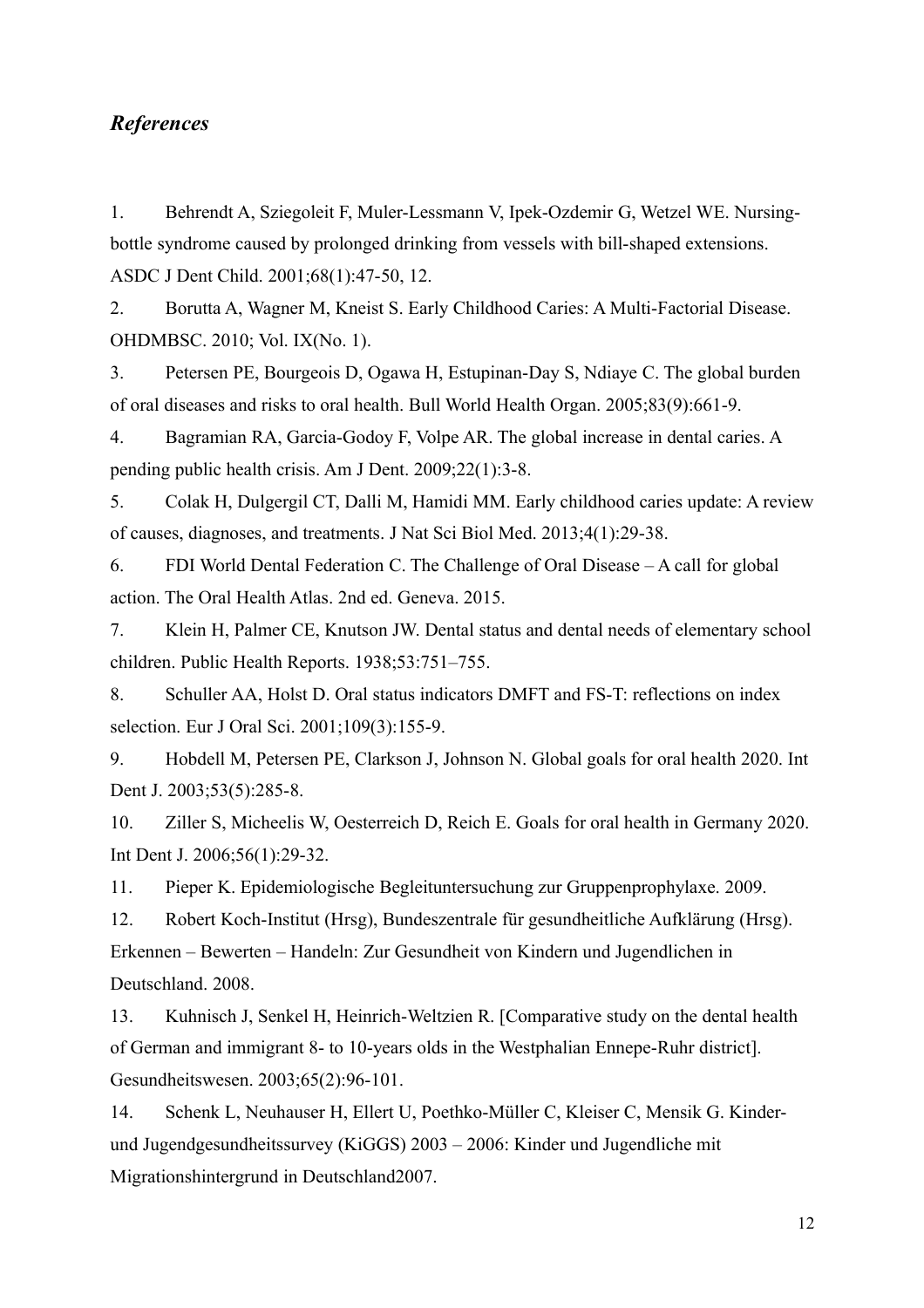15. Rehman MM, Mahmood N, Rehman B. The relationship of caries with oral hygiene status and extra-oral risk factors. J Ayub Med Coll Abbottabad. 2008;20(1):103-8.

16. Geyer S, Schneller T, Micheelis W. Social gradients and cumulative effects of income and education on dental health in the Fourth German Oral Health Study. Community Dent Oral Epidemiol. 2010;38(2):120-8.

17. Pereira SM, Ambrosano GM, Cortellazzi KL, Tagliaferro EP, Vettorazzi CA, Ferraz SF, et al. Geographic information systems (GIS) in assessing dental health. Int J Environ Res Public Health. 2010;7(5):2423-36.

18. Adloff I, Häßler K, Hermann S, Uhlig U, Meinlschmidt G. Mundgesundheit der Berliner Kinder im Schuljahr 2008/2009. 2010.

19. Garcia R, Borrelli B, Dhar V, Douglass J, Gomez FR, Hieftje K, et al. Progress in Early Childhood Caries and Opportunities in Research, Policy, and Clinical Management. Pediatr Dent. 2015;37(3):294-9.

20. Royston P, Ambler G, Sauerbrei W. The use of fractional polynomials to model continuous risk variables in epidemiology. Int J Epidemiol. 1999;28(5):964-74.

21. Jones BL, Nagin DS, Roeder K. A SAS procedure based on mixture models for estimating developmental trajectories. Sociol Methods Res. 2001;29:374–93.

22. Lukočienė O, Vermunt JK. Determining the Number of Components in Mixture Models for Hierarchical Data. In: Fink A, Lausen B, Seidel W, Ultsch A, editors. Advances in Data Analysis, Data Handling and Business Intelligence: Proceedings of the 32nd Annual Conference of the Gesellschaft für Klassifikation e.V., Joint Conference with the British Classification Society (BCS) and the Dutch/Flemish Classification Society (VOC), Helmut-Schmidt-University, Hamburg, July 16-18, 2008. Berlin, Heidelberg: Springer Berlin Heidelberg; 2010. p. 241-9.

23. Anselin L. Under the hood: Issues in the specification and interpretation of spatial regression models. . Agricultural economics. 2002;27(3):247–67.

24. Moran PA. Notes on continuous stochastic phenomena. Biometrika. 1950;37(1-2):17- 23.

25. Brown JD. *Statistics Corner*: Questions and answers about language testing statistics: Effect size and eta squared. Shiken: JALT Testing & Evaluation SIG Newsletter. 2008;12(2):38-43.

26. Becker I. Armut in Deutschland: Bevölkerungsgruppen unterhalb der Alg II-Grenze. German Socio-Economic Panel Study (SOEP). 2007:36f.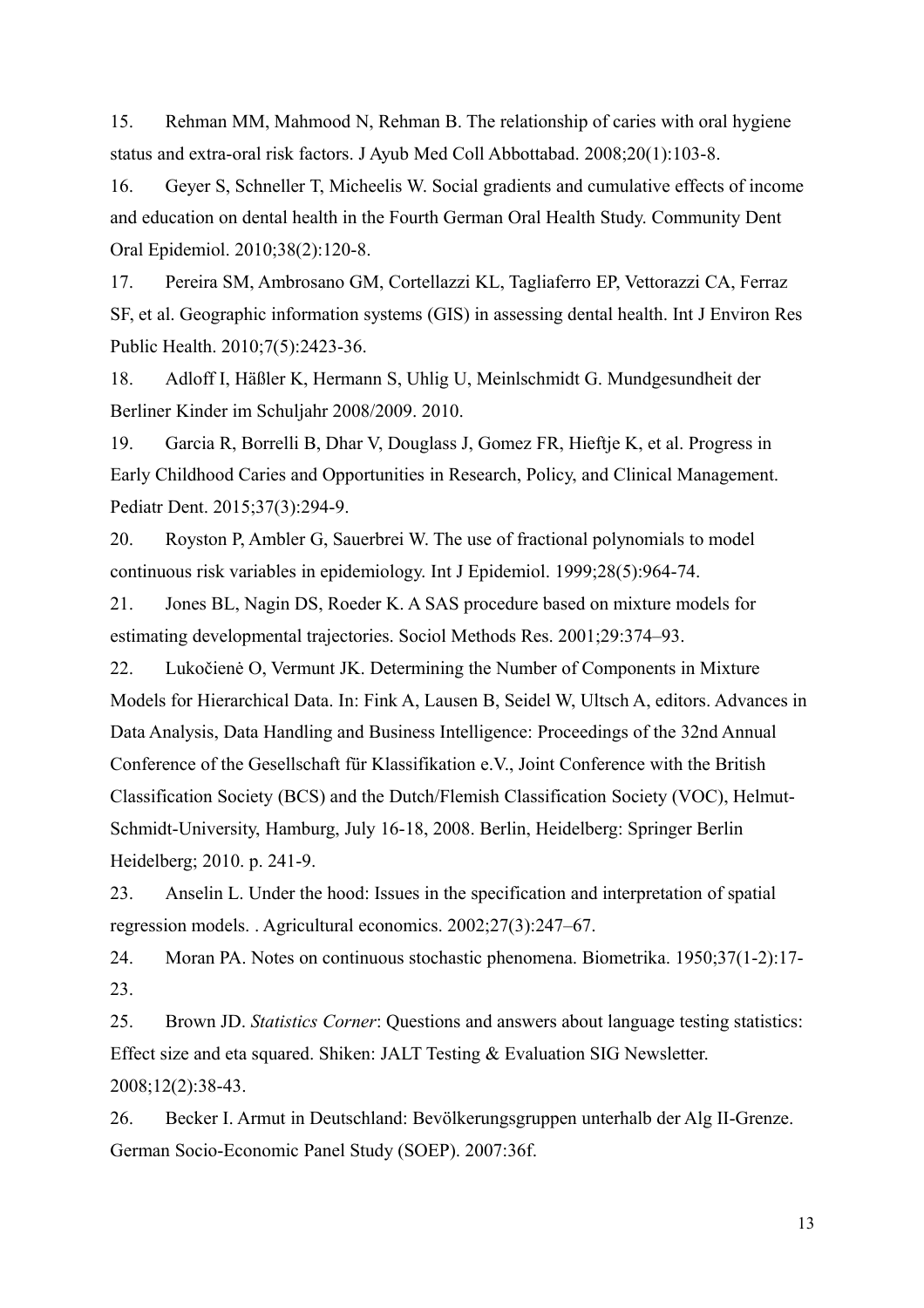27. Antunes JL, Narvai PC, Nugent ZJ. Measuring inequalities in the distribution of dental caries. Community Dent Oral Epidemiol. 2004;32(1):41-8.

28. Hobdell MH, Oliveira ER, Bautista R, Myburgh NG, Lalloo R, Narendran S, et al. Oral diseases and socio-economic status (SES). Br Dent J. 2003;194(2):91-6; discussion 88.

29. Mbawalla HS, Masalu JR, Astrom AN. Socio-demographic and behavioural correlates of oral hygiene status and oral health related quality of life, the Limpopo-Arusha school health project (LASH): a cross-sectional study. BMC Pediatr. 2010;10:87.

30. Darmon N, Drewnowski A. Does social class predict diet quality? Am J Clin Nutr. 2008;87(5):1107-17.

31. Han E, Powell LM. Consumption patterns of sugar-sweetened beverages in the United States. J Acad Nutr Diet. 2013;113(1):43-53.

32. Wilder JR, Kaste LM, Handler A, Chapple-McGruder T, Rankin KM. The association between sugar-sweetened beverages and dental caries among third-grade students in Georgia. J Public Health Dent. 2015.

33. Aarabi G, Reißmann DR, Heydecke G, Farhan D, Kofahl C. Oral health of people with migration background in Germany –a critical evaluation. Deutscher Ärzte-Verlag | DZZ | Deutsche Zahnärztliche Zeitschrift |. 2013;5(68):280-7.

34. Casamassimo PS, Thikkurissy S, Edelstein BL, Maiorini E. Beyond the dmft: the human and economic cost of early childhood caries. J Am Dent Assoc. 2009;140(6):650-7.

35. Statistisches Bundesamt, Wiesbaden. Kindertagesbetreuung in Deutschland 2012. 2012.

36. Kay EJ, Locker D. Is dental health education effective? A systematic review of current evidence. Community Dent Oral Epidemiol. 1996;24(4):231-5.

37. Kowash MB, Pinfield A, Smith J, Curzon ME. Effectiveness on oral health of a longterm health education programme for mothers with young children. Br Dent J. 2000;188(4):201-5.

38. Slack-Smith LM. Dental visits by Australian preschool children. J Paediatr Child Health. 2003;39(6):442-5.

39. Wawrzyniak MN, Boulter S, Giotopoulos C, Zivitski J. Incorporating caries prevention into the well-child visit in a family medicine residency. Fam Med. 2006;38(2):90- 2.

40. Wagner Y, Heinrich-Weltzien R. Evaluation of a regional German interdisciplinary oral health programme for children from birth to 5 years of age. Clin Oral Investig. 2016.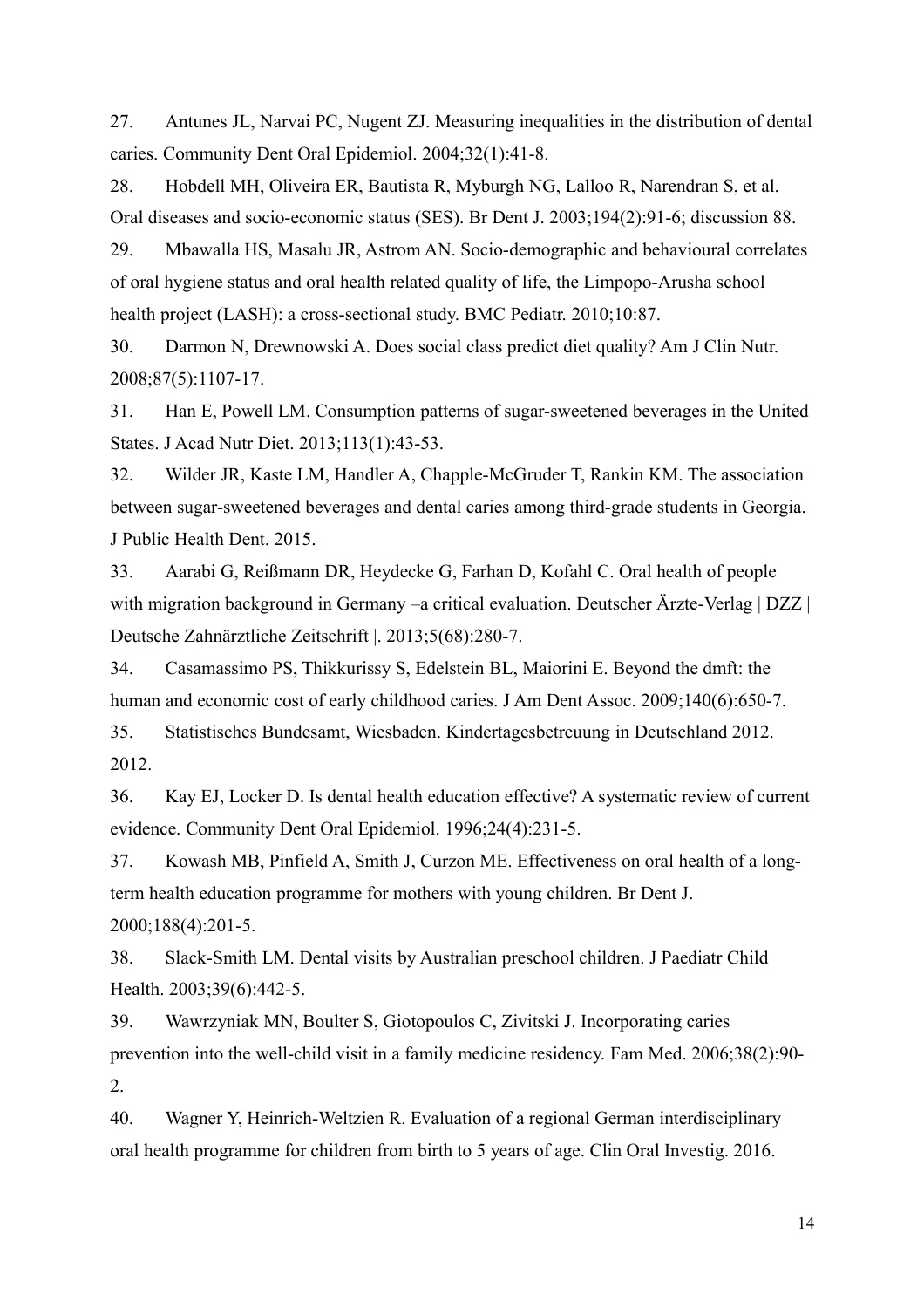# **Figures**



**Figure 1**: Dmft changes over time on a city level. A fractional polynomial approach was used to identify the best model for further analyses; a linear model was identified as the most likely underlying model in the source population.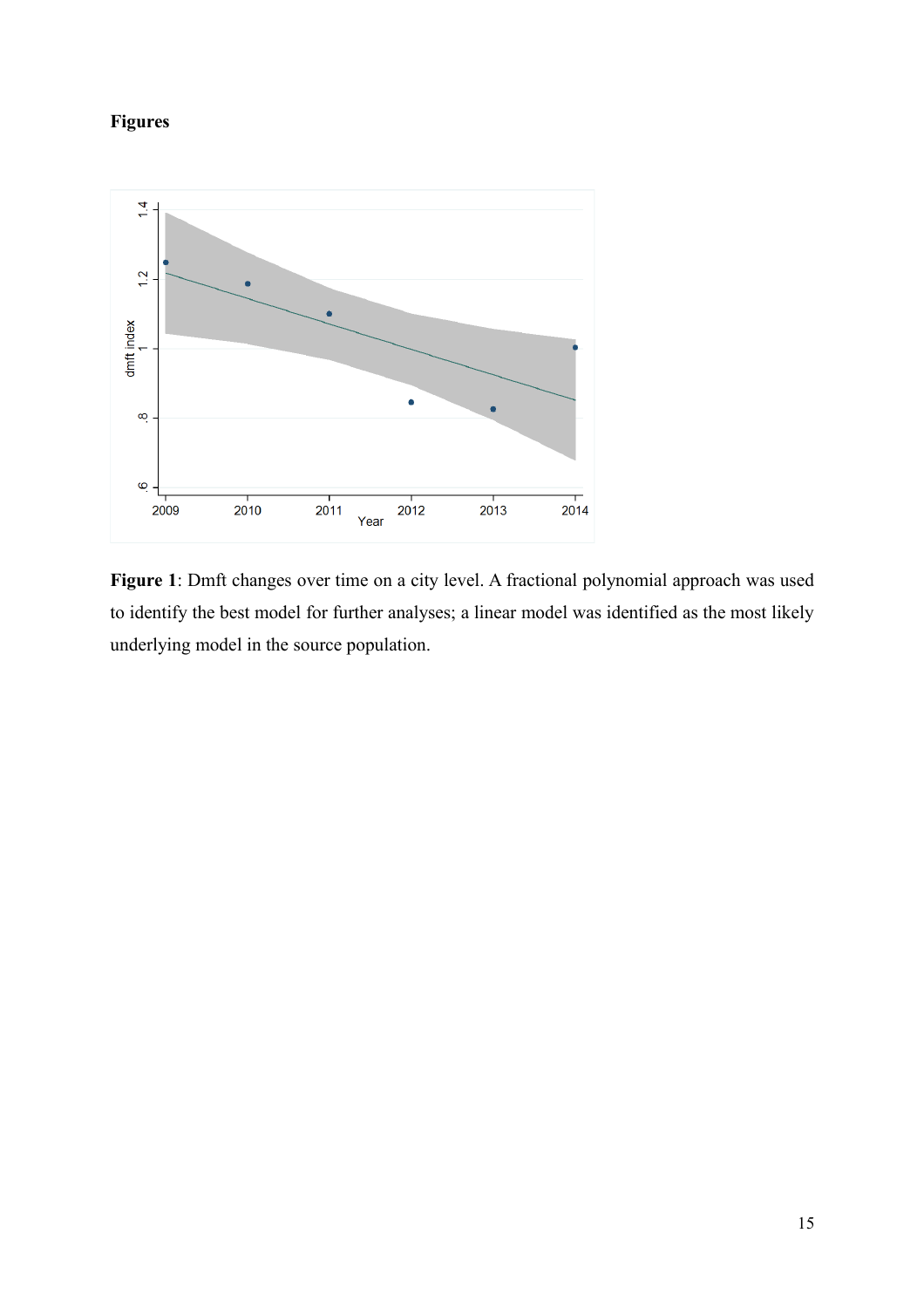

**Figure 2:** Dmft changes over time: **A**: The four different trajectory groups show different longitudinal patterns. **B**: Trajectory groups assigned to the city districts of Braunschweig. For a detailed view, see supplemental Tab. 1.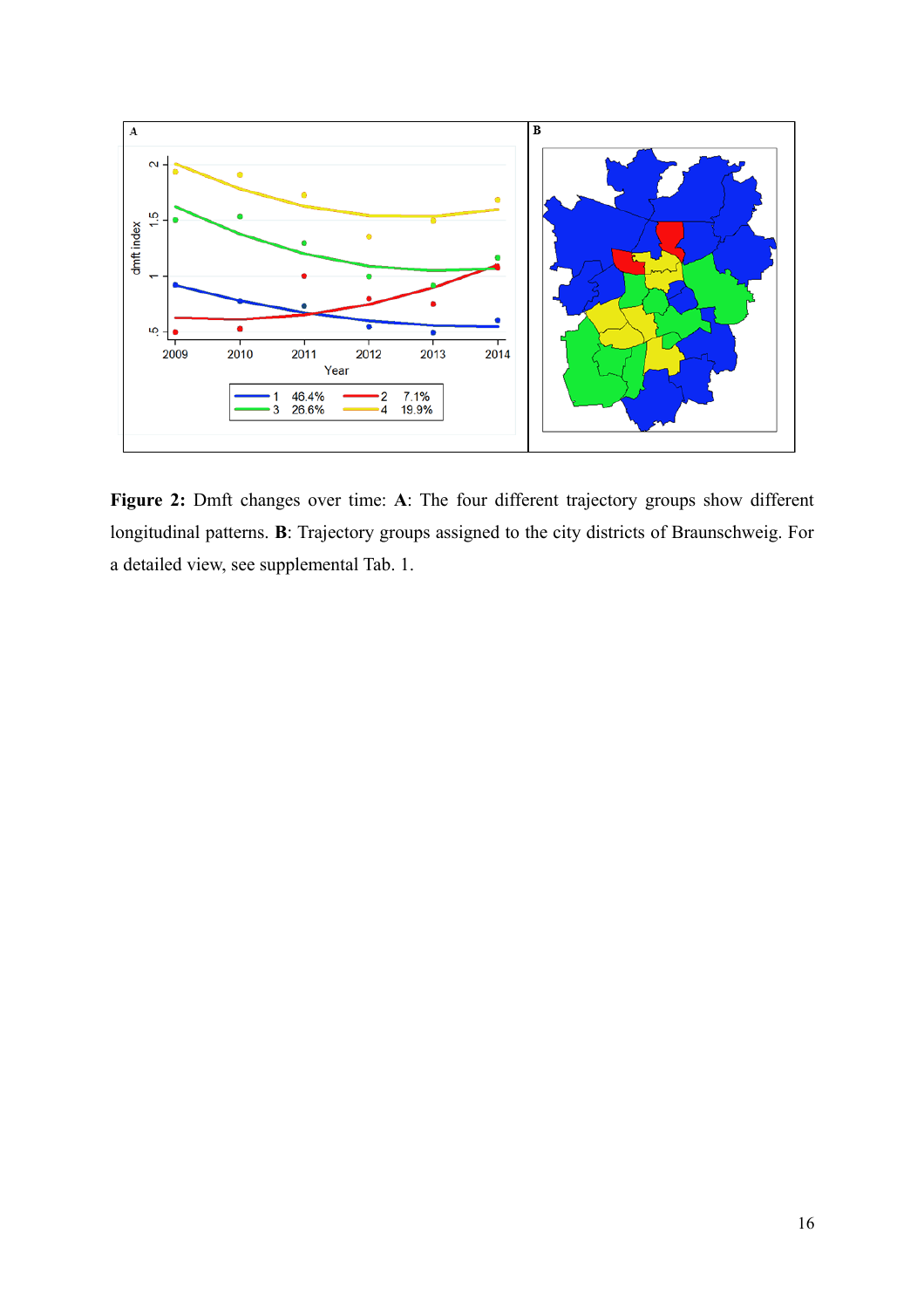

**Figure 3:** Map of Braunschweig with plotted weighted dmft index for each district in 2014 (Moran`s I = $0.3$  (p= $0.002$ ), digits indicate districts, color scale indicates dmft index).